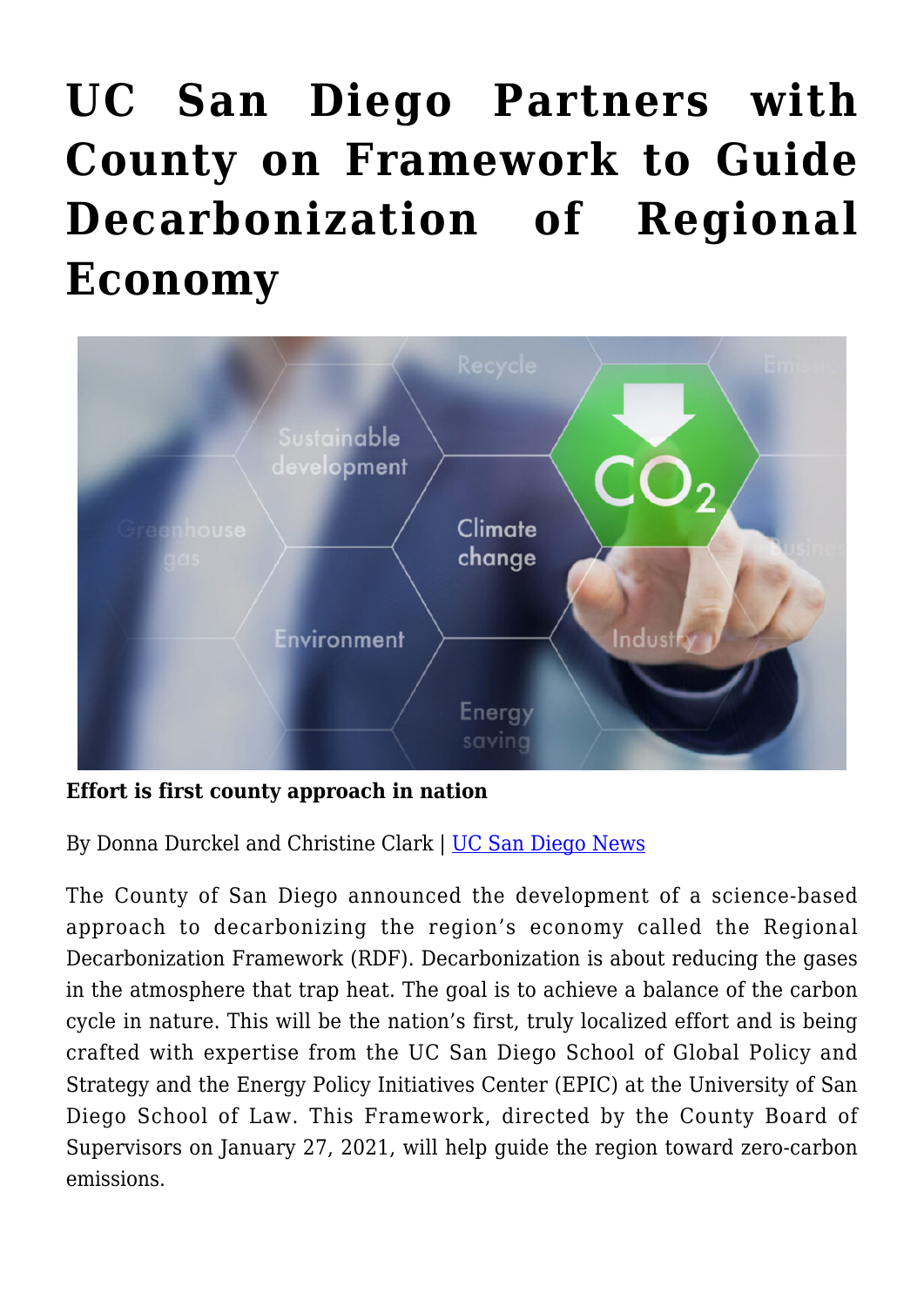The Framework will recommend paths forward for the following sectors of San Diego County's economy: energy, land use, transportation, industry and building. To build the Framework, Gordon McCord, associate teaching professor of Economics, will lead the UC San Diego team of six technical experts in energy, transportation and buildings systems to chart the pathways that reduce carbon in the region. To ensure equity is upheld in the Framework and the local government policies that follow, EPIC will compare recommended RDF policies to existing local government policies and identify gaps that should be addressed so underserved communities are included.

"The County of San Diego is committed to reducing its carbon footprint and creating lasting change that benefits generations to come," said Deputy Chief Administrative Officer Sarah Aghassi. "We are proud to partner with UC San Diego and EPIC that will provide the technical and analytical expertise needed to build this science-based Framework that guides future policy decisions," she added.

"The collaboration with the County of San Diego is an example of the UC San Diego School of Global Policy and Strategy's strengths in developing policy analysis that helps address the complex challenges of our time," said UC San Diego Chancellor Pradeep K. Khosla. "In this case, the school is creating a scientific framework to help inform policies that will improve the lives of San Diegans and address the critical need of reducing CO2 emissions."

The Framework is a vision document being developed collaboratively through a locally based public-private partnership. The approach will serve as a model for other local governments throughout the nation. Actual decarbonization results will come from its adoption and the implementation of policies enacted by various jurisdictions.

"By bringing business, labor, environment and community stakeholders together, we have our best chance at fighting climate change locally and improving our collective future," said the County Land Use & Environment Group's Program Manager for Regional Sustainability, Murtaza Baxamusa.

Climate change has economic, social and environmental impacts. It has immediate and long-term effects on our communities, ecosystems, food production, health, safety, jobs, businesses and overall quality of life in San Diego